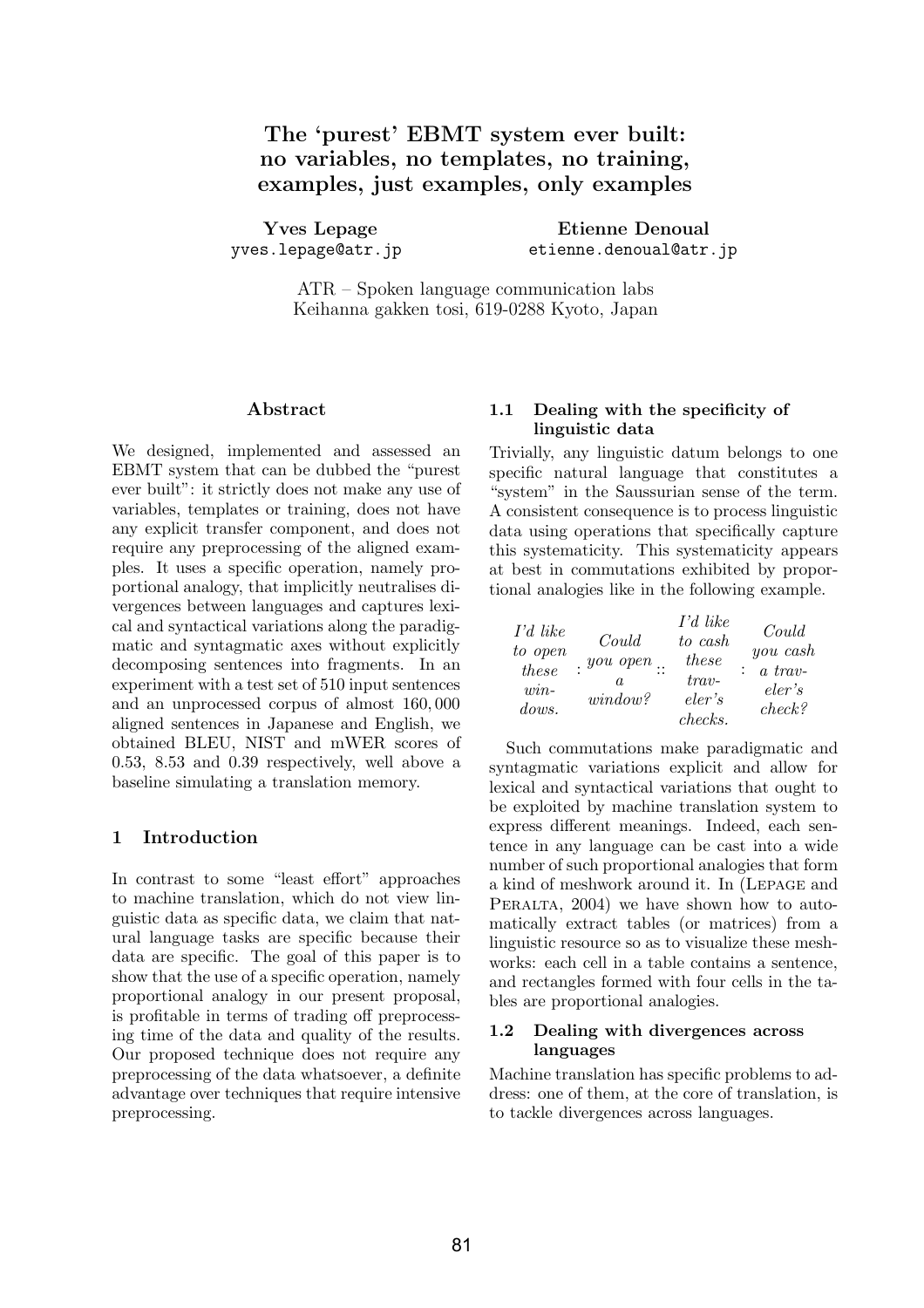A classical and simple example of divergence is the exchange of the arguments of a predicate in Vauquois's famous example between English and French:

$$
Elle1 lui2 plaît. \leftrightarrow He2 likes her1.
$$

To confirm the importance of the phenomenon, (Habash, 2002) quotes a study on a sample of 19, 000 sentences between English and Spanish that shows that one sentence in three presents divergences that can be classified into five different types. An example of type 4 is the classical translation of a Spanish verb into an English preposition.

| 1: $A$ travesó y<br>2: $el\ rioN$   | $\leftrightarrow$ | $0:$ It<br>3: $floated_V$                               |
|-------------------------------------|-------------------|---------------------------------------------------------|
| 3: $flotando$ <sub>particip</sub> . |                   | 1: $across_{\text{prep.}}$<br>2: the river $\mathbf{v}$ |

Approaches that rely on the word as the unit of processing forget the fact that corresponding pieces of information in different languages are indeed distributed over the entire strings and do not necessarily correspond to complete words. For this reason, the correspondence between words given in the example above is in fact not detailed enough. Actually, the ending  $-6$  of the first Spanish word accounts for 3rd person singular past tense. So, not only does *atravesó* correspond to the English preposition across for its meaning, but, in addition, it also corresponds to another complete word in English (the pronoun  $it$ ), plus a portion of yet a third English word (the final ending -ed of floated).

## 1.3 Dealing with structures (meshworks of proportional analogies)

Following the previous idea that a sentence belongs to a meshwork of proportional analogies, any particular translation correspondence between two sentences belonging to two different languages should be viewed as a part of the global correspondence between the two languages at hand. The technique that we thus propose for automatic translation exploits the translation links that incidentally exist between sentences as part of the meshwork of proportional analogies found around them.

| I'd like<br>to open<br>these<br>$win-$<br>dows.<br>Î                               | Could<br>$: you open$ .<br>$\boldsymbol{a}$<br>window?<br>T      | T'd like<br>to cash<br>these<br>$trav-$<br>eler's<br>$checks$ .                   | Could<br>you cash<br>a trav-<br>eler's<br>check?                    |
|------------------------------------------------------------------------------------|------------------------------------------------------------------|-----------------------------------------------------------------------------------|---------------------------------------------------------------------|
| $E$ st-ce<br>que ces<br>fenêtres,<br>$l\dot{a},\ je$<br>peux les<br><i>ouvrir?</i> | $Est-ce$<br>que vous<br>pouvez<br>$m$ 'ouvrir<br>une<br>fenêtre? | Ces<br>chèques<br>de<br>$voyage$ , :<br>$l\grave{a},\ je$<br>peux les<br>échange? | Vous<br>pouvez<br>m'échanger<br>$\imath$<br>chèque<br>de<br>voyage? |

 $\overline{1}$ 

Figure 1: Two proportional analogies in two different languages that correspond.

Figure 1 gives the example of the two following sentences taken as part of particular proportional analogies that correspond.

| Could you cash a<br><i>traveler's check?</i> | $\leftrightarrow$ | Vous pouvez $m'$ é-<br>changer un chèque<br>de voyage? |
|----------------------------------------------|-------------------|--------------------------------------------------------|
|----------------------------------------------|-------------------|--------------------------------------------------------|

The correspondence can only be established because each sentence in the lower part of the figure is a possible translation of the sentence above it in the upper part of the figure.

A consequence of this view is that the difficulty which is usually seen in translating between some particular pairs of languages simply vanishes. The claim that it is costly to translate between some specific language pairs like, e.g., Japanese and English, relies indeed on the idea that translating would basically consist of rearranging, transforming, or decoding. However, to make a comparison with clothes, to localise what corresponds to the left shoulder of a shirt on, say, a jacket, one does not take material from the left shoulder of the shirt, unweave it, weave it back again in a different way, and then patch it somewhere on the jacket. Although this sounds strange, this is precisely what second generation MT systems do when they use lexical and structural transfer rules; and SMT systems (Brown et al., 1993) when they use lexicon models with distortion models.

Rather, it is reasonable to point at the left shoulder of the jacket by looking at the gen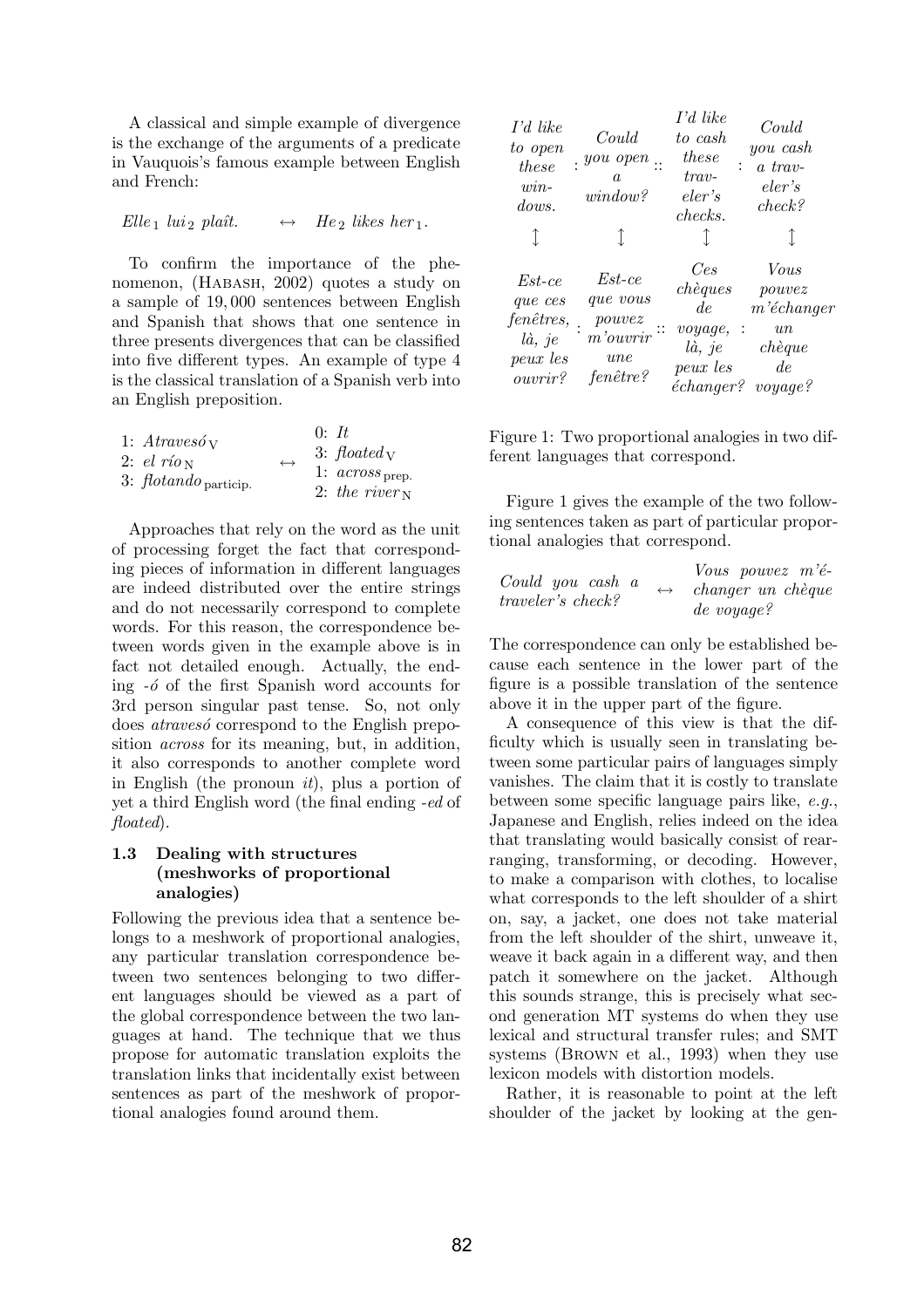eral constitution of the jacket, and by following the different wooves and threads on the jacket to localise some point more precisely if needed, as the jacket is made of a different material from the shirt. Transposing to machine translation, the translation of a source sentence should be looked for by relying on the paradigmatic and syntagmatic meshworks, i.e., by using the proportional analogies in the target language which correspond to the proportional analogies of the source language that involve the source sentence, until a corresponding sentence is obtained.

## 2 Example-based machine translation (EBMT) by proportional analogy

### 2.1 The algorithm

Suppose we have a corpus of aligned sentences in two languages (a bicorpus) at our disposal. The following gives the basic outline of our method to perform the translation of an input sentence:

Form all analogical equations with the input sentence D and with all relevant pairs of **sentences**  $(A_i, B_i)$  from the source part of the bicorpus<sup>1</sup>;

$$
A_i:B_i::x:D
$$

For those sentences that are solutions of the previous analogical equations which do not belong to the bicorpus, translate them using the present method recursively. Add them with their newly generated translations to the bicorpus;

For those sentences  $x = C_{i,j}$  that are solutions of the previous analogical equations<sup>2</sup> which belong to the bicorpus, do the following;

Form all analogical equations with all possible target language sentences corresponding to the source language sentences<sup>3</sup>;

$$
\widehat{A_i}^k : \widehat{B_i}^k :: \widehat{C_{i,j}}^k : y
$$

Output the solutions  $y = \widehat{D_{i,j}}^k$  of the analogical equations as a translation of  $D$ , sorted by frequencies<sup>4</sup>.

#### 2.2 An example

Suppose that we wanted to translate the following Japanese input sentence:

- -5

Among all possible pairs of sentences from the bicorpus, we may find the following two Japanese sentences:

$$
\begin{array}{lcl}\n\text{max}\{\mathbf{z} \in \mathcal{K} \text{ s.t. }, & \mathbf{z} \in \mathcal{K} \text{ s.t. }, & \mathbf{z} \in \mathcal{K} \text{ s.t. }, & \mathbf{z} \in \mathcal{K} \text{ s.t. }, & \mathbf{z} \in \mathcal{K} \text{ s.t. }, & \mathbf{z} \in \mathcal{K} \text{ s.t. }, & \mathbf{z} \in \mathcal{K} \text{ s.t. }, & \mathbf{z} \in \mathcal{K} \text{ s.t. }, & \mathbf{z} \in \mathcal{K} \text{ s.t. }, & \mathbf{z} \in \mathcal{K} \text{ s.t. }, & \mathbf{z} \in \mathcal{K} \text{ s.t. }, & \mathbf{z} \in \mathcal{K} \text{ s.t. }, & \mathbf{z} \in \mathcal{K} \text{ s.t. }, & \mathbf{z} \in \mathcal{K} \text{ s.t. } & \mathbf{z} \in \mathcal{K} \text{ s.t. } & \mathbf{z} \in \mathcal{K} \text{ s.t. } & \mathbf{z} \in \mathcal{K} \text{ s.t. } & \mathbf{z} \in \mathcal{K} \text{ s.t. } & \mathbf{z} \in \mathcal{K} \text{ s.t. } & \mathbf{z} \in \mathcal{K} \text{ s.t. } & \mathbf{z} \in \mathcal{K} \text{ s.t. } & \mathbf{z} \in \mathcal{K} \text{ s.t. } & \mathbf{z} \in \mathcal{K} \text{ s.t. } & \mathbf{z} \in \mathcal{K} \text{ s.t. } & \mathbf{z} \in \mathcal{K} \text{ s.t. } & \mathbf{z} \in \mathcal{K} \text{ s.t. } & \mathbf{z} \in \mathcal{K} \text{ s.t. } & \mathbf{z} \in \mathcal{K} \text{ s.t. } & \mathbf{z} \in \mathcal{K} \text{ s.t. } & \mathbf{z} \in \mathcal{K} \text{ s.t. } & \mathbf{z} \in \mathcal{K} \text{ s.t. } & \math
$$

that will allow us to form the following analogical equation:

 ! : " :: x : - -

This equation yields  $x = \mathbb{R}^n$  as  $\mathbb{R}^n$  as a  $\mathbb{R}^n$ solution. If this sentence already belongs to the bicorpus, i.e., if the following translation pair is found in the data

$$
{}^{\sharp\sharp} \vee \text{ 紩} \ddot{*} \wedge^{\sharp} \text{*} \dot{\otimes} \text{*} \vee \text{*} \qquad \leftrightarrow \qquad I'd \qquad like \qquad some \qquad strong \text{ } tea, \text{ } please.
$$

the following analogical equation is formed with the corresponding English translations:

May I have

\nNow I

\nNow I

\nNow I

\nIt is some to show that 
$$
Y
$$
 is a complex number, and  $Y$  is a complex number, and  $Y$  is a complex number, and  $Y$  is a complex number, and  $Y$  is a complex number, and  $Y$  is a complex number, and  $Y$  is a complex number, and  $Y$  is a complex number, and  $Y$  is a complex number, and  $Y$  is a complex number, and  $Y$  is a complex number, and  $Y$  is a complex number, and  $Y$  is a complex number, and  $Y$  is a complex number, and  $Y$  is a complex number, and  $Y$  is a complex number, and  $Y$  is a complex number, and  $Y$  is a complex number, and  $Y$  is a complex number, and  $Y$  is a complex number, and  $Y$  is a complex number, and  $Y$  is a complex number, and  $Y$  is a complex number, and  $Y$  is a complex number, and  $Y$  is a complex number, and  $Y$  is a complex number, and  $Y$  is a complex number, and  $Y$  is a complex number, and  $Y$  is a complex number, and  $Y$  is a complex number, and  $Y$  is a complex number, and  $Y$  is a complex number, and  $Y$  is a complex number, and  $Y$  is a complex number, and  $Y$  is a complex number, and  $Y$  is a complex number, and  $Y$  is a complex number, and  $Y$  is a complex number, and  $Y$  is a complex number, and  $Y$  is a complex number, and  $Y$  is a complex number, and  $Y$  is a complex number, and  $Y$  is a complex number, and  $Y$  is a complex number, and  $Y$  is a complex number, and  $Y$  is a complex number, and  $Y$  is a complex number, and  $Y$  is a complex number, and  $Y$  is a complex number, and  $Y$  is a complex number, and  $Y$  is a complex number, and  $Y$  is a complex number, and  $Y$  is a complex number, and  $Y$  is a complex number, and  $Y$  is a complex number, and  $Y$  is a

By construction, the solution:  $x = I'd$  like a cup of strong coffee. is a candidate translation of the input sentence: 濃いコーヒーが飲みたい。

<sup>&</sup>lt;sup>1</sup>Relevant pairs of sentences are selected on-the-fly according to a similarity criterion.  $A_i, B_i$  and D are sentences; they are not fragments of sentences. Sentences are not cut into pieces. Also, pairs of sentences are retrieved to form an analogical equation with  $D$ ; consequently, there is no such thing as analogous examples, as such an expression does not make any sense in this framework; indeed,  $A_i$ 's and  $B_i$ 's may be quite "far away" from D.

<sup>&</sup>lt;sup>2</sup>One analogical equation may yield several solutions.

<sup>3</sup>Several target sentences may correspond to the same source sentence.

<sup>4</sup>Different analogical equations may yield identical solutions.

<sup>&</sup>lt;sup>5</sup>Gloss: strong coffee NOMINATIVE-PARTICLE drink-VOLITIVE. Literally: I want to drink strong coffee.

 ${}^{6}$ Lit.: I want to drink strong tea.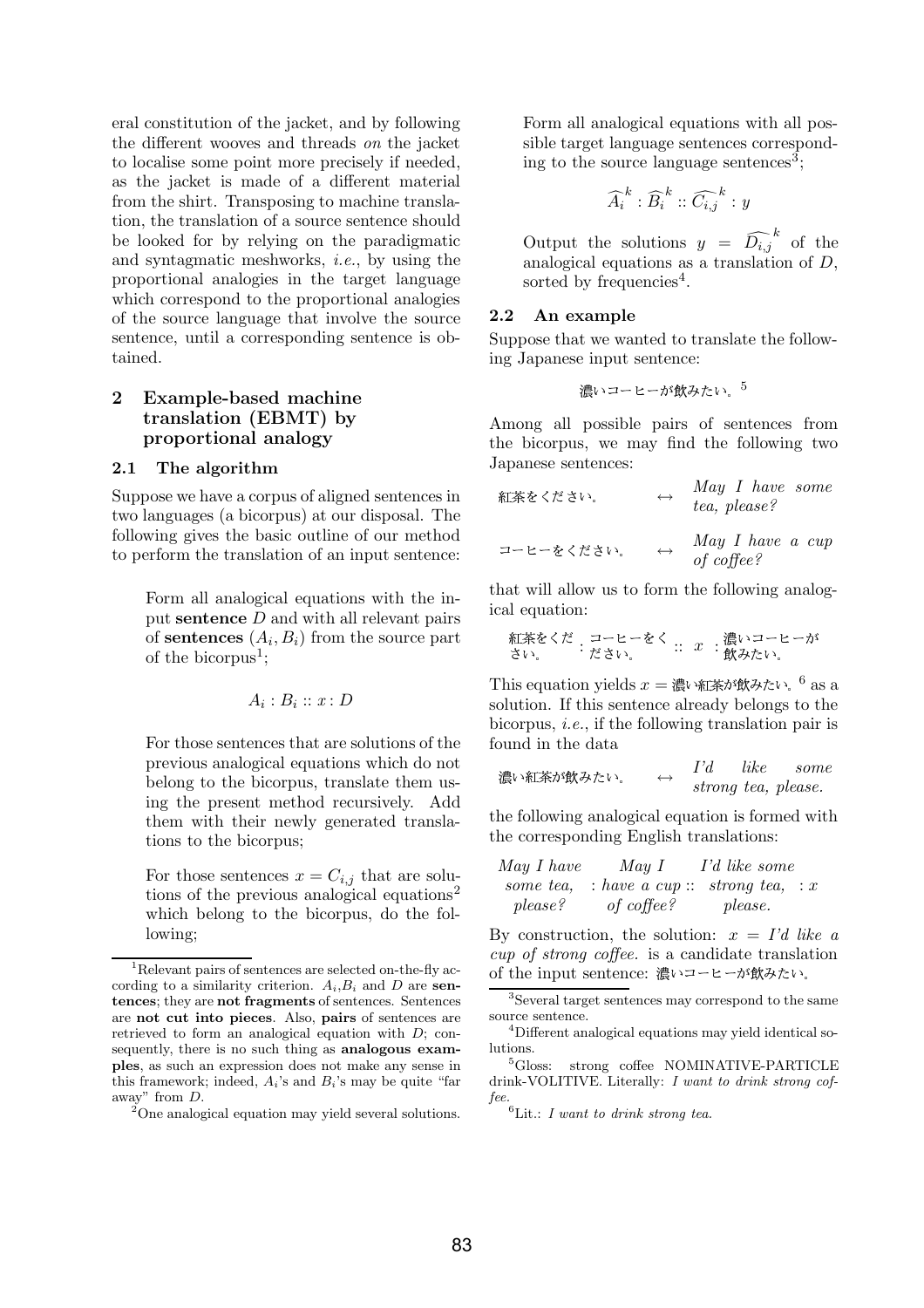

Figure 2: The parallelopiped: in each language, four sentences form a proportional analogy. There exist four translation relations between the sentences.

#### 2.3 A geometric view of the principle

The processing of the previous example, which is reminiscent of distributionalism (HARRIS, 1954), can be viewed in the shape of a parallelopiped as shown in Figure 2. The left plane of this parallelopiped is the plane of the English analogy. The right plane is the Japanese one. Because each of these planes resides in one and only one language, the terms of the proportional analogy involve monolingual data only so that they can be processed by algorithms like the one proposed in (Lepage, 1998).

#### 3 Features of the method

#### 3.1 No transfer

To stress that the choice of a correct translation is really left to an implicit use of the structure of the target language, and does not imply any explicit transfer processing, consider the Spanish example of Section 1.2 again. The correspondences between the source and the target language in a proportional analogy will be entirely responsible not only for the selection of the correct lemmas wit their lexical POS, but also for the correct word order<sup>7</sup>.

This could be compared to some extent to the translation of the adnominal particle  $N_1$ no  $N_2$  from Japanese into English in (SUMITA

and IIDA, 1991) where the choice of the correct preposition (or word order) is left to the list of examples.

| They<br>swam in:<br>the sea. | They<br>swam<br>$\mathbb{R}^{\bullet}$<br>across<br>the river. | in the<br>$\sim 10^7$<br>sea. | It floated It floated<br>across<br>the river. |
|------------------------------|----------------------------------------------------------------|-------------------------------|-----------------------------------------------|
| <i>Nadaron</i><br>mar.       | $A$ travesa-<br>$en$ el : ron el rio ::<br>nadando             | $Flotó en$ .<br>el mar.       | $\mathcal{X}$                                 |

However, it should be stressed that in proportional analogies like the two above, nowhere is it said which word corresponds to which word, or which syntactic structure corresponds to which syntactic structure. The sole action of proportional analogy with (necessarily) the character as the only unit of processing, is sufficient to produce the exact translation of It floated across the river, that is, the correct Spanish sentence:  $x = Atraves'$  el rio flotando, provided that the three sentence pairs on the left are valid translation pairs.

## 3.1.1 No extraction of symbolic knowledge

In a second generation MT system, one makes the knowledge relevant to such divergences explicit in the form of lexical and structural transfer rules. In the EBMT approach too, one makes this knowledge explicit by automatically acquiring templates that capture these divergences. In both cases, the knowledge about these divergences has to be made explicit. In

<sup>&</sup>lt;sup>7</sup>As for reordering of words, with its translation knowledge reduced to the sole two translation pairs:  $abc \leftrightarrow abc$ ,  $abcabc \leftrightarrow aabbcc$ , the system needs only to solve  $2 \times (n-2)$  proportional analogies recursively to translate members of the regular language  $\{(abc)^n \mid n \in \mathbb{N}^*\}$  into the corresponding members of the context-sensitive language  $\{a^nb^nc^n \mid n \in \mathbb{N}^*\}$ , and reciprocally:  $(abc)^n \leftrightarrow a^n b^n c^n$ .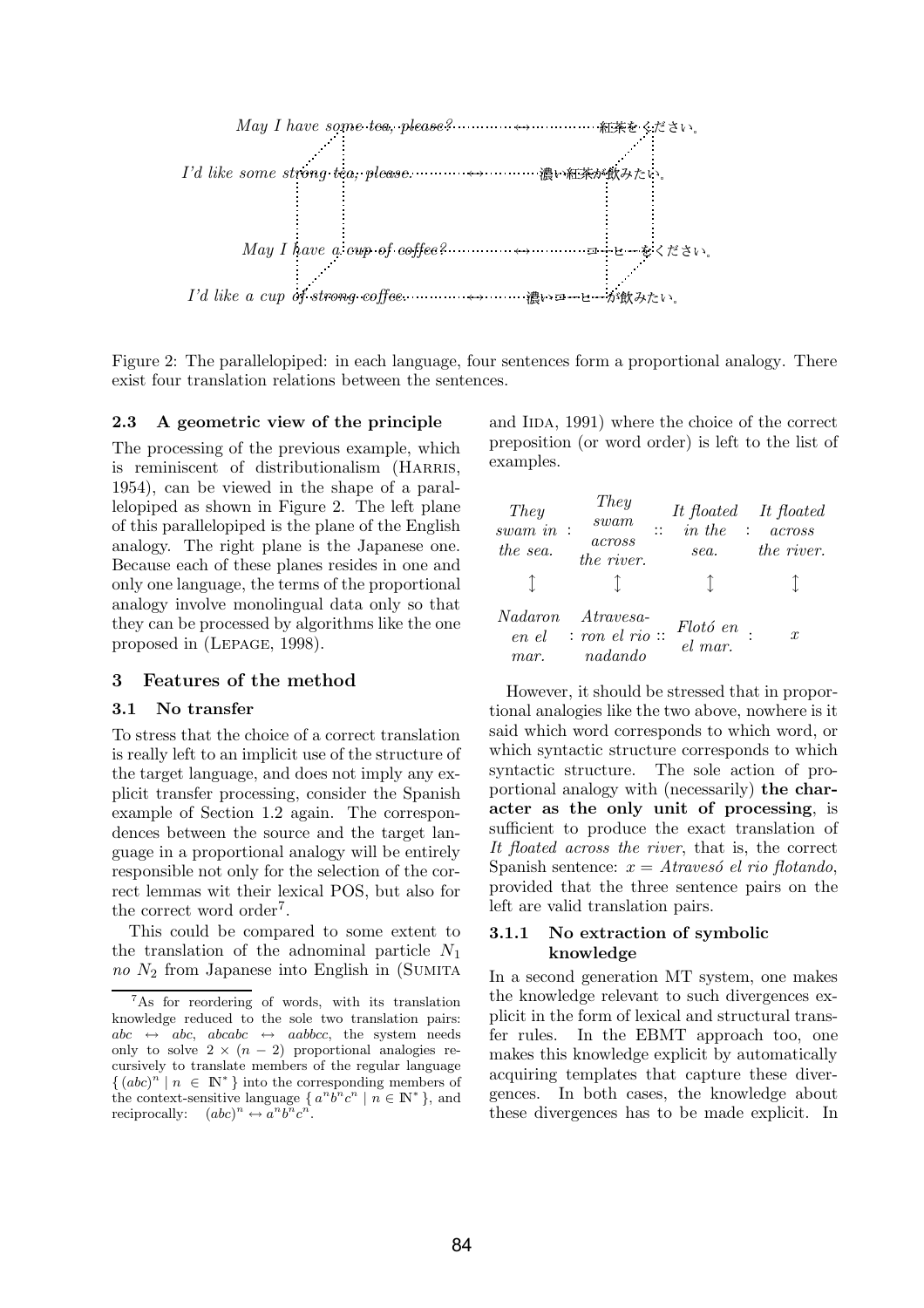our view the choice of the correct expression ought to be left implicit as it pertains to the structure of the target language. Indeed, paradigmatic and syntagmatic commutations neutralise these divergences as they are the implicit constitutive material of proportional analogies.

Our system definitely positions itself in the EBMT stream, however it departs from it in one important aspect: it does not make any use of explicit symbolic knowledge such as templates with variables. Direct use of bicorpus data in their raw form is made, without any preprocessing.

The reason for doing so is that we consider that templates may well be insufficient in representing all of the implicit knowledge contained in examples. Indeed, variables in templates allow for paradigmatic variations at some predefined positions only<sup>8</sup>. For instance, extracting the template  $X$  salts  $Y$  from the example sentence the butcher salts the slice where  $X$  may be replaced by the butcher, etc. and  $Y$  by the slice, etc. <sup>9</sup> does not make the most of the potential of the example. Firstly, it prevents the butcher from being changed into a plural: the butchers. Moreover, it misses the fact that salts may also commute with its past and future forms, etc.: salted, will salt, etc., or with cuts, smokes, etc.; and so forth. To summarise, there is a risk of loss of information when replacing examples with templates.

The situation is in no way better with translation patterns. They make explicit which variables in the source have to be replaced by which variables in the target<sup>10</sup>. But it is well known that a single variable at one single position in a source template often needs to be linked to several positions distributed over a target template, and may even imply different levels of description (morphological, syntactical, etc.) For instance, negation is expressed at one single position in Japanese, whereas it may also imply a change in the form of the main verb in English: he eats  $\rightarrow$  he does not eat.

Our view is that every position in a lan-

guage datum is subject to paradigmatic variation<sup>11</sup>. The consequence being that a lot more exploitable information is to be found in unprocessed examples than in templates. And it may well be the case that the number of templates necessary to encode the same amount of information contained in a set of examples is much larger in size than the actual size of these unprocessed examples themselves. Thus, extracting templates from examples may well entail a loss in generative power as well as in space. It must however be stressed that the generative power of the unprocessed examples does not actually reside in their bare listing but in their capacity for getting involved in proportional analogies.

### 3.2 No training, no preprocessing

As a consequence of the abovementioned features, there is no such thing as a training phase or a preprocessing phase in our system: the bicorpus is just loaded into memory at program startup. No language model is computed; no other alignment than the one given by the bicorpus is extracted; no segmentation or tagging whatsoever is performed. Needless to say, the possibility of adding new information to the bicorpus is left open. For instance, adding dictionaries or paraphrases to the corpus is a possibility that may improve results but leaves the structure of the system absolutely unchanged (see Sections  $4.4.2$  and  $4.4.3$ ).

## 4 Evaluation and comparison with other systems

## 4.1 Resources used in the evaluation

To assess the performance of the proposed method, we used the C-STAR Basic Trav $eler's$  Expressions Corpus<sup>12</sup>. It is a multilingual resource of expressions from the travel and tourism domain that contains almost 160,000 aligned translations in English and Japanese. In this resource, the sentences are quite short as the figures in the following table show. As the same sentence may appear several times with different translations, the number of different

<sup>&</sup>lt;sup>8</sup>In (SATO, 1991), so as to acquire a grammar, sentences are fed into a system, which differ by one word

only.<br><sup>9</sup>Examples from (CARL, 1998).

 $10(SASAYAMA$  et al., 2003) for the use of arrays describing these kinds of associations.

 $11$ Putting it to the extreme, even phonetic variations have to be considered: wolf: wolves :: leaf: leaves. So that one definitely has to go below words. For this reason, our system processes strings of characters, not strings of words.

 $12$ http://www.c-star.org/.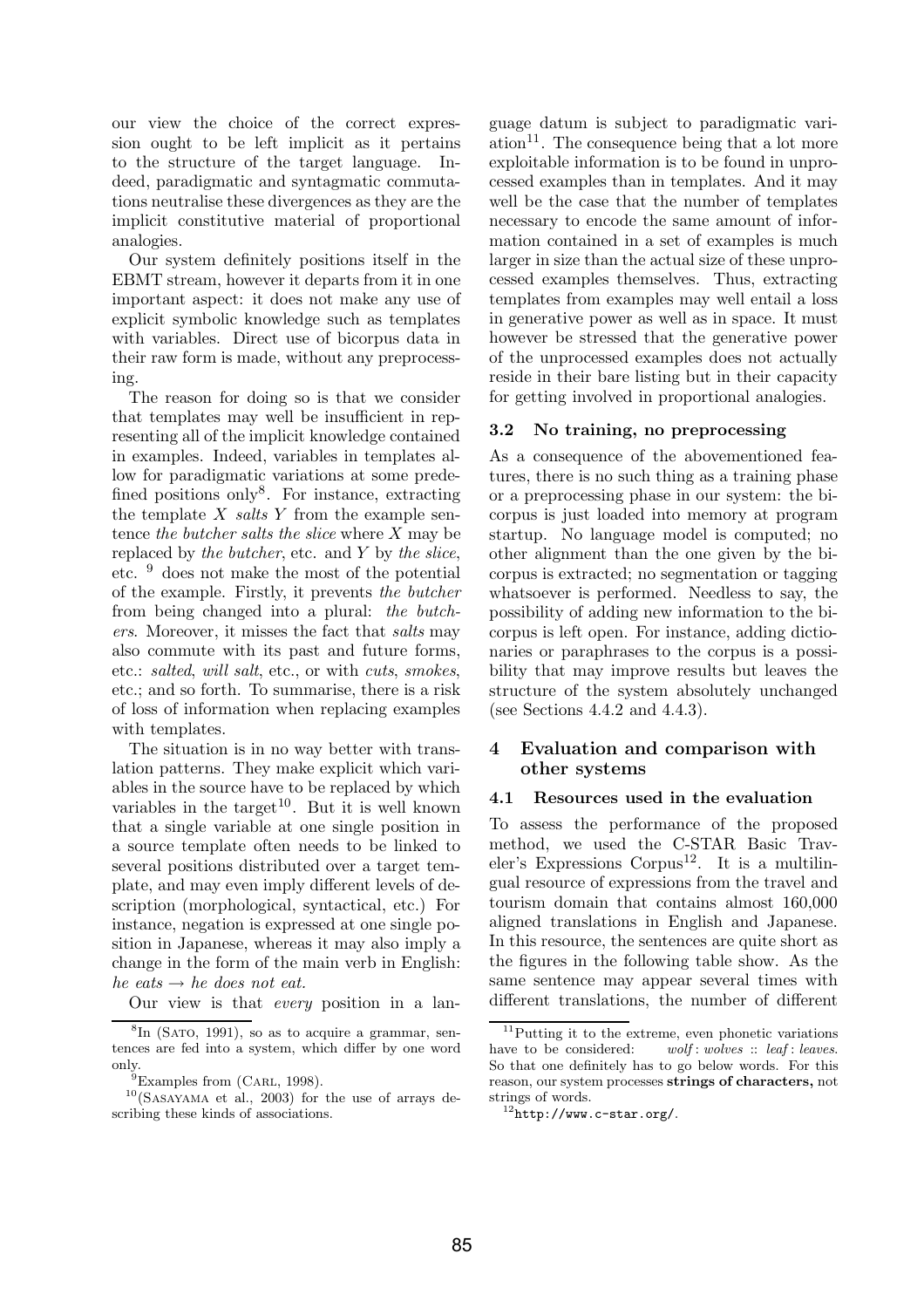| 2318<br>2296<br>1993<br>1982<br>1982<br>530<br>516<br>466<br>337<br>205 | コーヒーのおかわりをいただけますか。<br>I'd like another cup of coffee.<br>May I have another cup of coffee?<br>Another coffee, please.<br>May I trouble you for another cup<br>of $cofree?$<br>Can I get some more coffee?<br>Another cup of coffee, please.<br>Another cup of coffee.<br>Can I have another cup of coffee?<br>May I get some more coffee?<br>May I trouble you for another cup<br>of coffee, please? | 924<br>922<br>899<br>896<br>895<br>895<br>895<br>885<br>880 | 小銭をまぜてください。<br>Can you include some small change?<br>Can you include some small change,<br>please?<br>Would you include some small change?<br>Include some small change, please.<br>I'd like to have smaller bills mixed in.<br>Please change this into small money.<br>Will you include some small change?<br>Could you include some small change,<br>please?<br>May I have some small change, too? |
|-------------------------------------------------------------------------|------------------------------------------------------------------------------------------------------------------------------------------------------------------------------------------------------------------------------------------------------------------------------------------------------------------------------------------------------------------------------------------------------|-------------------------------------------------------------|------------------------------------------------------------------------------------------------------------------------------------------------------------------------------------------------------------------------------------------------------------------------------------------------------------------------------------------------------------------------------------------------------|
|                                                                         |                                                                                                                                                                                                                                                                                                                                                                                                      |                                                             |                                                                                                                                                                                                                                                                                                                                                                                                      |

Figure 3: Two examples of translations. The figures on the left are the frequencies with which each translation candidate has been output.

sentences in each language is indicated in the following table.

|          | Number of        | Size in characters   |
|----------|------------------|----------------------|
|          | $\neq$ sentences | avg. $\pm$ std. dev. |
| English  | 97,395           | $35.17 \pm 18.83$    |
| Japanese | 103,051          | $16.22 \pm 7.84$     |

The method relies on the assumption that analogies of form are almost always analogies of meaning. Thus, prior to its application, we (Lepage, 2004) estimated the relative number of analogies of form which are not analogies of meaning in the resource used: less than 4% (pvalue  $= 0.1\%$  on a sample of 666 analogies). This proportion is too small to seriously endanger the quality of the results obtained during translation.

## 4.2 Gold Stantard and baseline

In order to evaluate the performance of our system, we use a test set of 510 input sentences. These sentences are from the same domain as the bicorpus. For each of them, we also have a set of 16 translation references in the target language at our disposal.

This allows us to perform an evaluation using several standard objective measures, like BLEU, NIST or mWER.

Firstly, we determined a Gold Standard in the following way. For each sentence of the test set, we evaluated the first reference translation as if it were given by an MT system. In this way, we obtained the "best" values for each of the measures considered (see Table 1).

Then, we determined a baseline by simulating a translation memory. For each sentence of the test set, we took the closest sentence in the corpus according to edit distance and output its translation that we evaluated with each of the objective measures. This gives baseline scores for each of the measures considered.

#### 4.3 Results with the resource only

Our system was then evaluated on the translations it output for the sentences of the test set, with the sole source of examples being the resource data (see Table 1, line: resource only). Some examples of translations are shown in Figure 3, with the frequencies for each candidate  $13$ . As we assumed that the most frequent candidate should be the most reliable one, the evaluation was performed on the first candidates only.

### 4.4 Choice and influence of linguistic resources

### 4.4.1 Influence of the amount of examples

In an EBMT system, one would trivially expect the amount and nature of examples to strongly influence translation quality. The figures in Table 1 on the lines marked 1/2 resource and 1/4 resource, which were obtained by sampling the original resource confirm this fact. In this case, the more data, the better the results.

<sup>13</sup>Different analogical equations may yield the same solutions (see Section 2.1).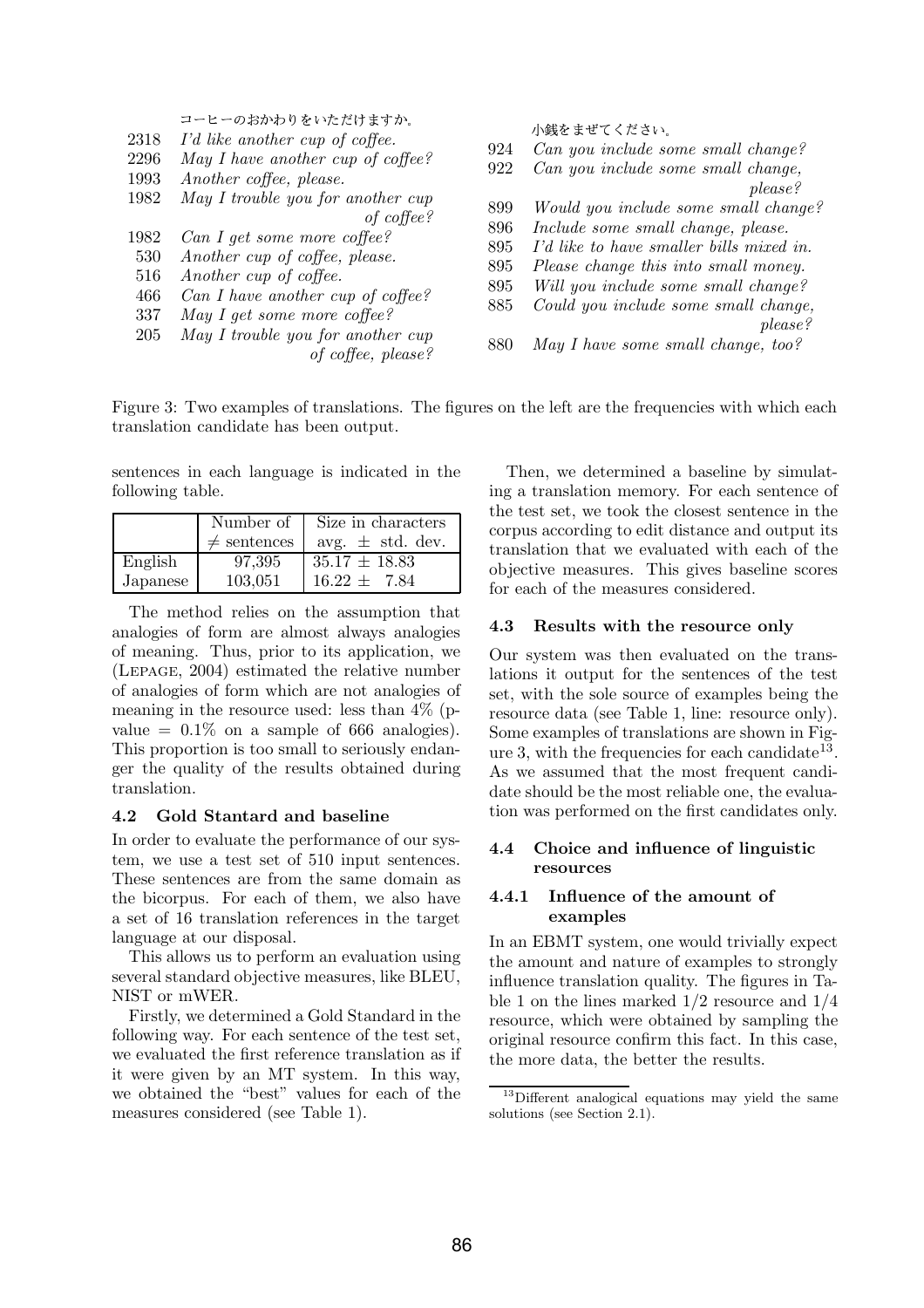Table 1: Scores for the Gold Standard, the baseline, and the system with various data. We also compare with two other EBMT systems that require heavy preprocessing of the bicorpus to extract patterns either automatically (system A) or by hand (system B).

| System:                     | Number of<br>translation<br>pairs | <b>BLEU</b> | <b>NIST</b> | mWER | <b>PER</b> | <b>GTM</b> |
|-----------------------------|-----------------------------------|-------------|-------------|------|------------|------------|
|                             |                                   |             |             |      |            |            |
| Gold Standard               | n.r.                              | 1.00        | 14.95       | 0.00 | 0.00       | 0.91       |
| System A                    | unknown                           | 0.66        | 10.36       |      |            |            |
|                             |                                   |             |             |      |            |            |
| $+$ Src $+$ tgt paraphrases | 438,817                           | 0.50        | 8.98        | 0.46 | 0.42       | 0.67       |
| $+$ Tgt paraphrases         | 158,409                           | 0.49        | 8.91        | 0.47 | 0.43       | 0.67       |
| Src paraphrases             | 158,409                           | 0.53        | 8.53        | 0.38 | 0.35       | 0.68       |
| Dictionary<br>$^{+}$        | 206,382                           | 0.54        | 8.54        | 0.39 | 0.36       | 0.68       |
| Resource only               | 158,409                           | 0.53        | 8.53        | 0.39 | 0.36       | 0.68       |
| $1/2$ resource              | 81,058                            | 0.45        | 7.78        | 0.50 | 0.45       | 0.63       |
| $1/4$ resource              | 40,580                            | 0.42        | 7.18        | 0.53 | 0.49       | 0.60       |
|                             |                                   |             |             |      |            |            |
| System B                    | unknown                           | 0.41        | 9.00        |      |            |            |
| Baseline: transl.<br>memory | n.r.                              | 0.38        | 7.54        | 0.58 | 0.53       | 0.61       |

## 4.4.2 Dictionaries as lists of particular examples

Whole sentences contained in the resource (as opposed to isolated words or idioms) may not allow the translation of particular expressions if commutations cannot be found between them. This case is particularly plausible when translating sentences that contain multi-word expressions or numbers, for instance.

A possible remedy is to add dictionary entries to the original resource to be used as additional examples. As a matter of fact, this system does not make any difference between a bicorpus or a dictionary as long as both are aligned strings of data, be they sentences or words. The following examples illustrate that the data format for a bicorpus or a dictionary does not differ in any way.

| フィルムを買いたいので<br>すが。 | $\leftrightarrow$ | $I'd$ like a film,<br>please.                         |
|--------------------|-------------------|-------------------------------------------------------|
| 三十六枚撮りを二本くだ<br>さい。 | $\leftrightarrow$ | Two rolls of thirty-<br>six exposure film,<br>please. |

| このカメラの電池がほし<br>いのです。 | I'd like a battery<br>$\leftrightarrow$ for this camera,<br>please. |
|----------------------|---------------------------------------------------------------------|
| フィルム                 | $\leftrightarrow$ film                                              |
| 映画                   | $\leftrightarrow$ film                                              |
| 雷池                   | $\leftrightarrow$ battery                                           |
| 砲台                   | $\leftrightarrow$ battery                                           |

The scores obtained by adding a dictionary to our resource are not different from those with the resource only, except for a slight improvement in BLEU.

## 4.4.3 Paraphrases generated from the resource as additional examples

Previous research has shown that the introduction of paraphrases may improve the quality of machine translation output. Paraphrases may be added in the source language (YAMAMOTO, 2004) or in the target language (Habash, 2002).

In order to increase the chances of a sentence entering into proportional analogies, we grouped sentences in the source language data by paraphrases. To do so, we grouped sentences that share at least one common translation because, in this case, they share the same meaning, (i.e., they are paraphrases). In our bicor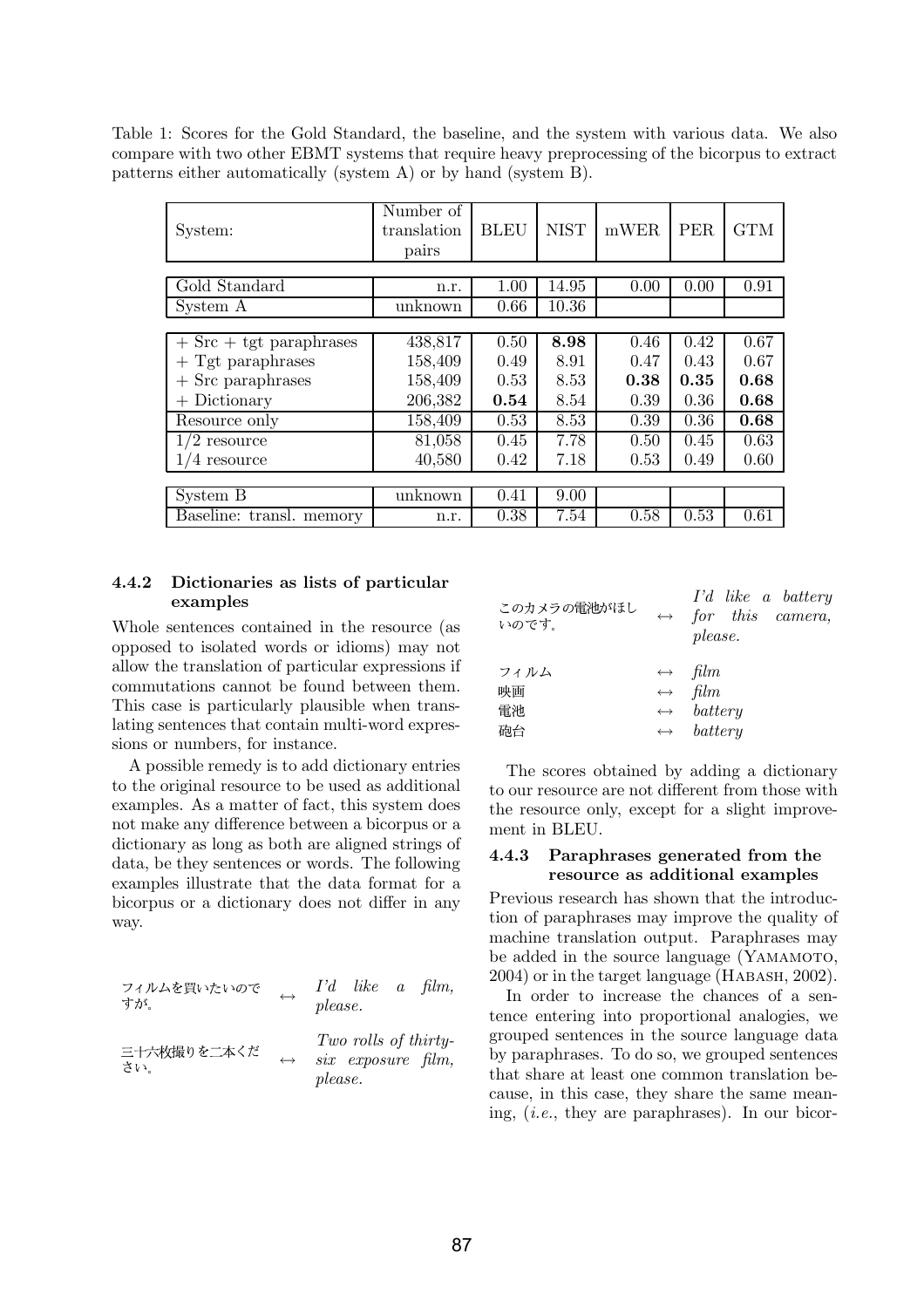pus, an average of 3.03 paraphrases per source sentence was obtained<sup>14</sup>. This new information allows the translation process to test a larger number of proportional analogies. When a pair of sentences  $(A, B)$  is proposed for an input sentence D, not only the equation  $A : B :: x : D$ will be tried, but also all possible equations of the form  $A' : B' :: x : D$ , where  $A'$  and  $B'$  are paraphrases of A and B.

The evaluation of translation quality when adding paraphrases in the source language are shown in Table 1 on the line marked:  $+$  Src paraph. They show a slight improvement in word error rate.

The same thing can be done on the target language side with a similar effect of increasing the number of proportional analogies tried, this time in the target language. As for scores, they decrease in BLEU but show a real improvement in NIST.

The scores obtained when adding paraphrases in the source and in the target language are shown on the line marked:  $+$  Src  $+$  tgt paraph. They are not better than those with the resource only, except for NIST, as paraphrases are expected to have introduced lexical and syntactical variation in expressing identical meanings. An explanation for the loss in quality according to all other measures may be that the increase in computation to perform may have overloaded the system (all experiments are done with the same time-out).

## 5 Discussion and future work

## 5.1 Translation time

It could have been feared that the complexity of the algorithm, which is basically square in the amount of data, would have enormously impaired the method. However, using a simple heuristics to select only relevant pairs entering in analogical equations allowed us to keep translation times reasonable. Within a time-out of 1 CPU second, the average translation time per sentence was 0.73 second on a 2.8 GHz processor machine with 4 Gb memory.

#### 5.2 Proportion of successful analogies

As the fundamental operation in the system is analogy, we measured the proportion of analogical equations sucessfully solved over the total number of analogies formed in the source language. Between half a million and one million analogical equations (687, 641) are formed on average to translate one sentence from the test set. The proportion of analogical equations sucessfully solved is 28%. In other words, the heuristics used to select sentence pairs from the corpus in order to form analogical equations is successful only a quarter of the time. Future work should include finding a heuristics that would increase this proportion so as to reduce the number of unnecessary trials.

### 5.3 Recursion level needed

As was explained in Section 2.1, recursive applications are expected to be made in order to reach translations of a single input sentence. Over all input sentences of the test set, one recursive call is needed on average, and a maximum of two is necessary on some sentences. This shows that the sentences in the test set were in fact quite "close" to the resource used: the number of recursive calls is a measure of how "far" a sentence is to a corpus.

### 5.4 Relevance / suitability of the examples

The translation of an input sentence depends crucially on the two following points. Firstly, whether the input sentence belongs to the domain (and the style) of the corpus of examples. Secondly, whether the corpus covers the linguistic phenomena present in the input sentence. A positive point of our system is that the absence of any training phase reduces the development cycle to the problem of choosing / coining suitable examples that cover a given domain and the linguistic phenomena of the language. To address these two issues, we see two possible directions of research.

Firstly, as was mentioned in Sections 4.4.3 and 4.4.2, we are studying various ways to add paraphrases or dictionaries and how to improve their efficiency in terms of lexical and syntactical variation, so as to further densify the bicorpus in terms of coverage

Secondly, we are investigating the possibility of designing a core grammar by examples, i.e.,

<sup>&</sup>lt;sup>14</sup>However, the distribution is not uniform:  $71.192$  sentences (out of 103,274) don't get any new paraphrase, while 54 sentences get more than 100 paraphrases, with a maximum of 410 paraphrases for one sentence.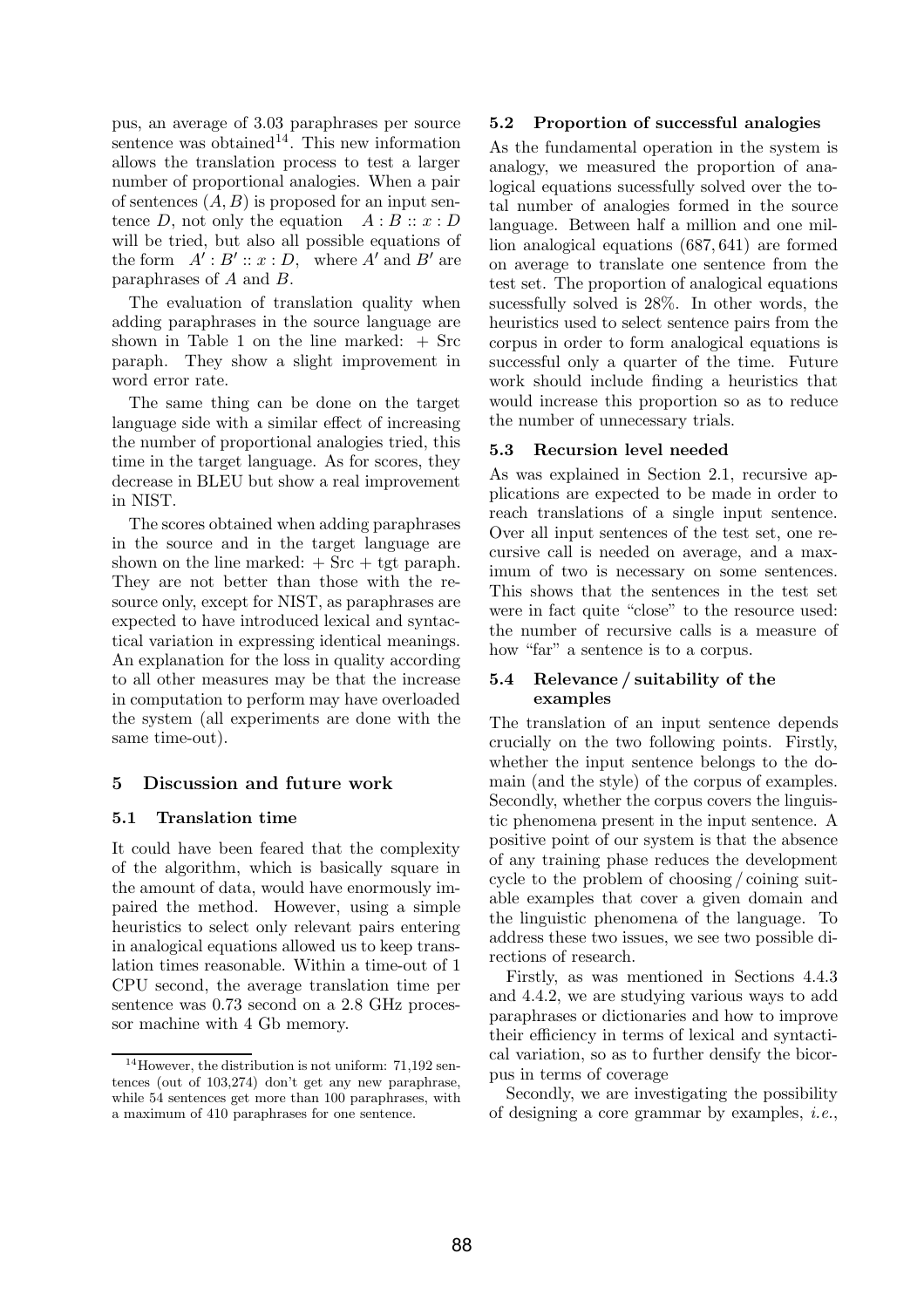a collection of examples that would cover the basic linguistic phenomena in a given language. In the same way as school grammars illustrate rules by examples, our methodology will be to choose a formal grammar known to have a large coverage, and to illustrate its rules with examples. Distributionalist grammars (HARRIS, 1982) seem to be better candidates for this purpose as they rely on the notion of the expansion and embedding of strings, a notion that is precisely captured by proportional analogy. In particular, string grammars (Sager, 1981) or (Salkoff, 1973) are well known for having a large coverage.

## 6 Conclusion

In this paper, we have shown that the use of a specific operation, namely proportional analogy, leads to reasonable results in machine translation without any preprocessing of the data whatsoever, an advantage over techniques requiring intensive preprocessing. In an experiment with a test set of 510 input sentences and an unprocessed corpus of almost 160, 000 aligned sentences in Japanese and English, we obtained BLEU, NIST and mWER scores of 0.53, 8.53 and 0.39, respectively, well above a baseline simulating a translation memory. Slight improvements could be obtained by adding paraphrases.

The use of an operation that suits by essence the specific nature of linguistic data, *i.e.*, their capacity of commutation on the paradigmatic and syntagmatic axes, allowed us to dispense with any preprocessing of the data whatsoever. In addition, this operation has the advantage of tackling the issue of divergences between languages in an elegant way: it neutralises them implicitly. As a consequence, the system implemented does not include any transfer component (either lexical or structural).

To summarise, we designed, implemented and assessed an EBMT system that, we think, can be dubbed the "purest ever built" as it strictly does not make any use of variables, templates or training, does not have any explicit transfer component, and does not require any preprocessing of the aligned examples, a knowledge that is, of course, indispensable.

As an extra feature, the system is learning as it keeps translating. Recursive calls add translation knowledge to the bicorpus, so that, in standard use, the history of translations will influence the results of coming translations. In the reported experiment we had to disallow this feature to be placed in conditions comparable with, say, SMT systems. However, such a use denatures our system.

## 7 Acknowledgements

The research reported here was supported in part by a contract with the National Institute of Information and Communications Technology entitled "A study of speech dialogue translation technology based on a large corpus".

## References

- Peter E. BROWN, Vincent J. DELLA PIETRA, Stephen A. DELLA PIETRA, and Robert L. Mercer. 1993. The mathematics of statistical machine translation: Parameter estimation. Computational Linguistics, Special Issue on Using Large Corpora: II, 19(2):263– 311, March.
- Michael CARL. 1998. A constructivist approach to machine translation. In Proceedings of NeMLaP'98, Sydney.
- Nizar Habash. 2002. Generation-heavy hybrid machine translation. In Proceedings of the International Natural Language Generation Conference (INLG'02), New York.
- Zellig HARRIS. 1954. Distributional structure. Word, 10:146–162.
- Zellig HARRIS. 1982. A grammar of English on mathematical principles. John Wiley & Sons, New York.
- Yves LEPAGE and Guilhem PERALTA. 2004. Using paradigm tables to generate new utterances similar to those existing in linguistic resources. In Proceedings of LREC-2004, volume 1, pages 243–246, Lisbonne, May.
- Yves Lepage. 1998. Solving analogies on words: an algorithm. In *Proceedings of* COLING-ACL'98, volume I, pages 728–735, Montréal, August.
- Yves Lepage. 2004. Lower and higher estimates of the number of "true analogies" between sentences contained in a large multilingual corpus. In Proceedings of COLING- $2004$ , volume 1, pages 736–742, Genève, August.